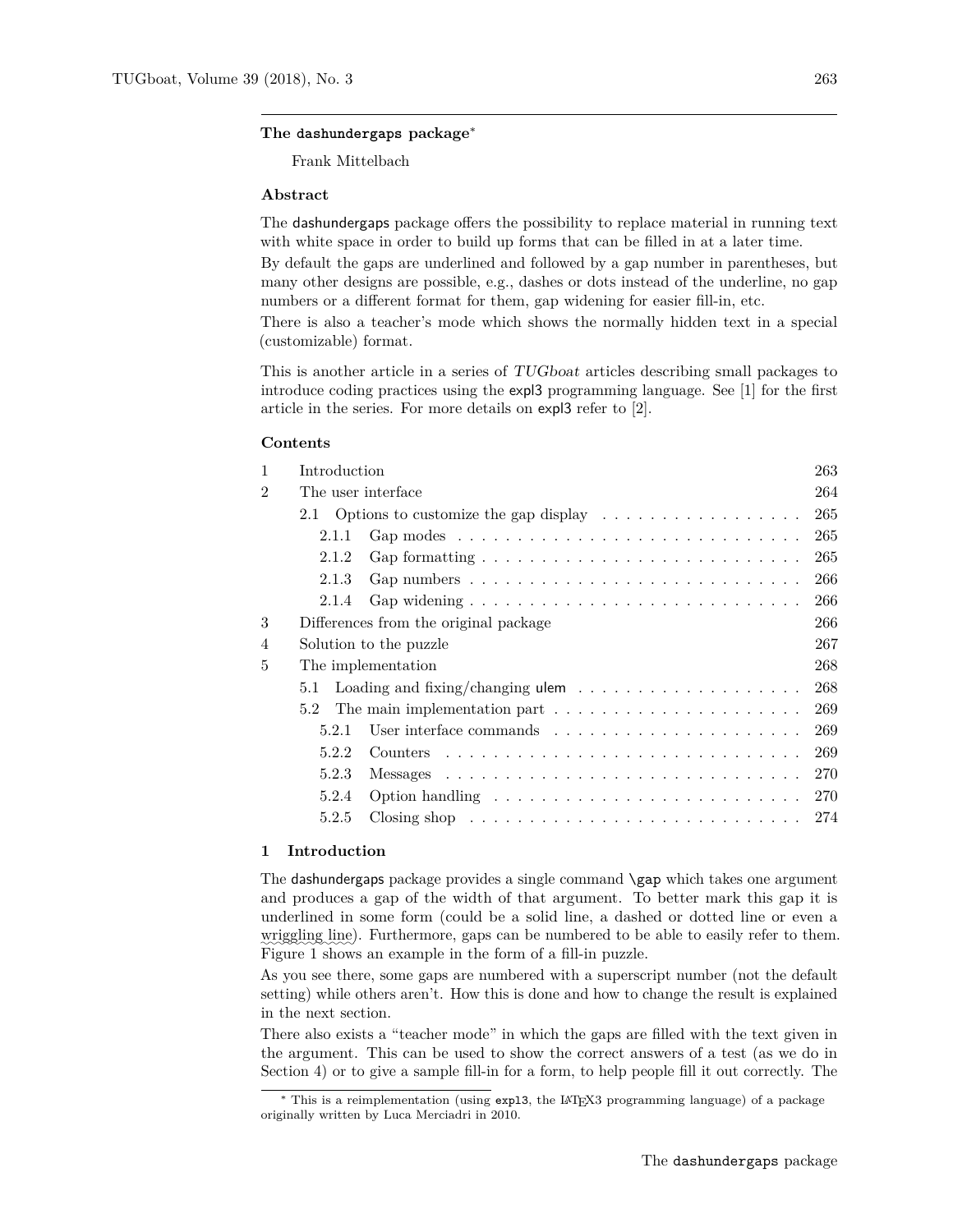| the Ultimate Question                                              | is 42 according to                         |
|--------------------------------------------------------------------|--------------------------------------------|
| $(2)$ . The first edition of                                       | $^{(3)}$ celebrates its silver anniversary |
| in 2019. Historically speaking, exp13 stands for                   |                                            |
| $(4)$ even though it is a production language these days.          |                                            |
| And here are some hints for the puzzle if you want to fill it out: |                                            |
|                                                                    |                                            |
| 1. If only everything would be that easy<br>to answer.             | 3. Back then known as the doggie book.     |

<span id="page-1-1"></span>

"teacher mode" produces the same line breaks because it ensures that the fill-ins take the same amount of space as the gaps.

Another important feature is the possibility to artificially widen the gaps, compared to the textual material in the argument. After all, when a form is filled by hand people typically need more space to write some text compared to the same text being typeset. So making the gaps simply as wide as the material likely results in too little space.

## <span id="page-1-0"></span>**2 The user interface**

The dashundergaps package is built as a small application on top of the ulem package, a package that defines several commands for underlining  $\langle simple\text{-}text\rangle$  in various ways.

<span id="page-1-2"></span>\uline \uuline \uwave \dashuline \dotuline

 $\ulifnextchar[0,1] \label{simm:rel[0,1]} \iota\label{simm:rel[0,1]}\iota\label{simm:rel[0,1]}\iota\label{simm:rel[0,1]}\iota\label{simm:rel[0,1]}\iota\label{simm:rel[0,1]}\iota\label{simm:rel[0,1]}\iota\label{simm:rel[0,1]}\iota\label{simm:rel[0,1]}\iota\label{simm:rel[0,1]}\iota\label{simm:rel[0,1]}\iota\label{simm:rel[0,1]}\iota\label{simm:rel[0,1]}\iota\label{simm:rel[0,1]}\iota$ 

This means that by loading dashundergaps the ulem commands such as \uline, \uwave and so forth are automatically made available. These commands are used to do most of the work and the current package only makes sure that, instead of the words, empty boxes of the same width are used by ulem. This way we get underlined gaps of the right size.

By default, ulem changes \emph to underline text, so for this application, it is loaded with the option normalem to prevent that from happening.

<span id="page-1-3"></span>
$$
\verb|\gap|
$$

 $\qquad$  \gap\*[ $\langle style\rangle$ ]{ $\langle text\rangle$ }

The main command provided by the package is  $\gamma$  which expects a mandatory  $\langle text \rangle$ argument containing the material that is used to produce the gap (and is normally invisible). By default the gap is underlined, though that can be changed.

The optional  $\langle style\rangle$  argument explicitly defines a certain type of underlining: u stands for normal underlining (via \uline), d for double underlining (via \uuline), w for a wavy line (via \uwave), b for blank (i.e., no underlining whatsoever), "-" for a dash-line (via \dashuline) and finally "." for underlining with dots (via \dotuline).

In the default configuration gaps are numbered using the counter gapnumber and this number is shown in parentheses after the gap. With the star form the generation of the number is toggled, i.e., if it would be produced because of the current option settings

Possible  $\langle style\rangle$ s:

- $u = \text{lune}$
- $d = \u$ line  $w = \u{wave}$
- $\mathbf{b} = \langle \mathit{blank} \rangle$

 $- = \dagger$ 

 $. = \dot{\delta}$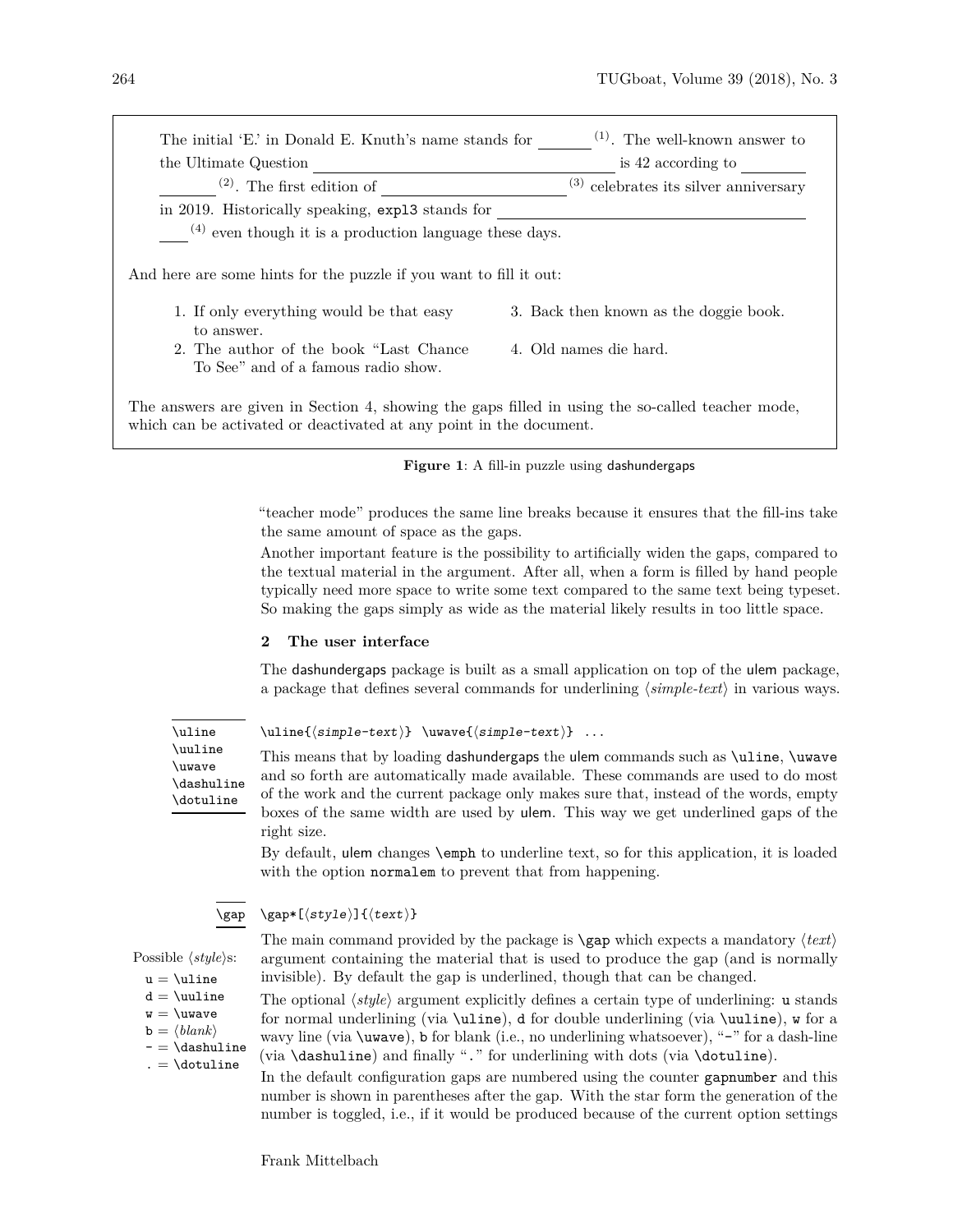it will be suppressed; if it is suppressed through an option it will be typeset. This way one can select the most convenient setting via an option for the whole document and use \* to toggle it as needed.

Since  $\gamma$  uses ulem's commands it inherits the limitations of these commands; notably, only simple text can be used in the  $\langle text \rangle$  argument. For example, a **\footnote** couldn't be used in the argument (but then that wouldn't make much sense in a gap, would it?).

<span id="page-2-4"></span>\TeacherModeOn % show gap material \TeacherModeOff % do not show gap material \TeacherModeOn \TeacherModeOff

Also supported is a teacher mode in which the material for the gaps is visible. This can be used to show the expected answers in case \gap is used for preparing tests, or to show a sample fill-in of a form. The teacher mode can be turned on or off anywhere in the document using \TeacherModeOn or \TeacherModeOff, respectively. Alternatively, it can also be set via an option, as we will see below.

#### <span id="page-2-3"></span> $\dagger$  \dashundergapssetup{ $\langle$  comma-separated key-value list)} \dashundergapssetup

The package can be loaded with a number of options (discussed in Section [2.1\)](#page-2-0). A likely better approach is to set any options with the declaration \dashundergapssetup which is normally used in the preamble, but can be used throughout the document to change settings on the fly. It only changes explicitly given options so it can be used to overwrite some defaults but leave everything else unchanged.

## <span id="page-2-0"></span>**2.1 Options to customize the gap display**

All of the package options are implemented as key/value options. For boolean options one can give just the option name as a short form for setting the option to true. Most options can be specified during package loading in the optional argument of \usepackage. However if the value requires some LATEX code (e.g., gap-font, which expects a font declaration command) then this will not work due to some limitations in the current LATEX package loader. For such options use \dashundergapssetup instead, which will always work.

#### <span id="page-2-1"></span>**2.1.1 Gap modes**

The general processing mode is defined through the following options:

- **teacher-mode** Boolean that turns on teacher mode (i.e., the gap material will be visible if set to true). Its default is false.
- **gap-mode** Boolean that is the inverse of teacher-mode and just provided for convenience, i.e., an abbreviation for teacher-mode=false.
- **teachermode** Alternative name for teacher-mode because that is what it was called in the first package release.

# <span id="page-2-2"></span>**2.1.2 Gap formatting**

Formatting of the gaps is handled by the following six options:

- **gap-format** A choice option defining how the gap is marked. It accepts the following values: underline (default), double-underline, dash, dot, wave, blank.
- **gap-format-adjust** A boolean (default true). If set, the "line" below the gap is raised to be roughly at the baseline, which normally looks better when there is no text above the line.
- **teacher-gap-format** Another choice option, with the same values as gap-format, used when we are in "teacher mode", but this time the default is blank as normally the gap text is typeset in the bold font and is therefore already identifiable, with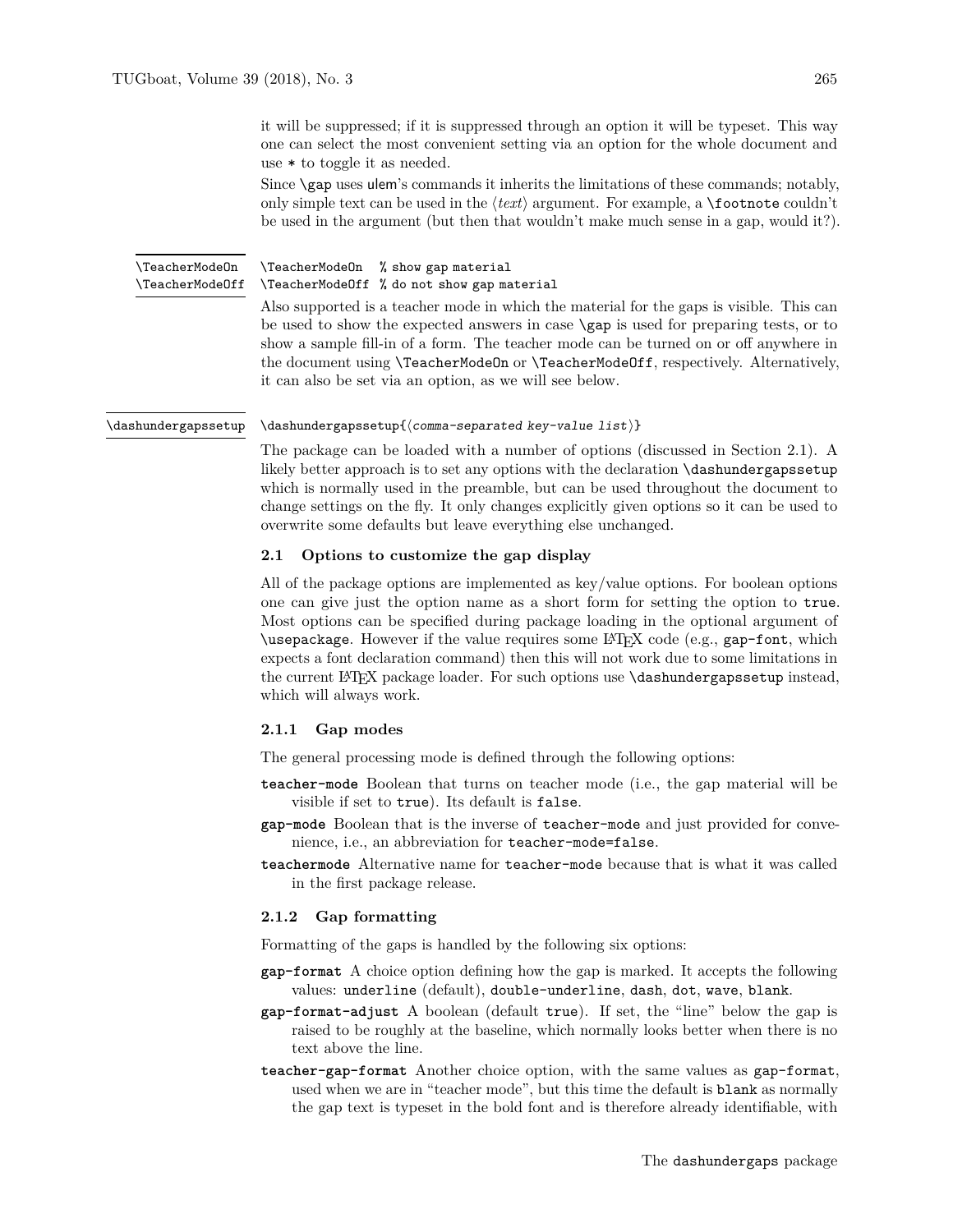no need for additional underlining. However, depending on the circumstances it might be helpful to keep the underlining (or use a different kind of underlining) while in "teacher mode".

**gap-font** This option expects a font directive as its value, e.g., \bfseries (which is also the default). Using this option without supplying a value is equivalent to supplying an empty value. It will be used to determine the font for the gap material regardless of the mode. This is important to ensure that the gaps always have the same width regardless of whether or not the material is shown.

For the example puzzle above it was set to \itshape, which you can see in the puzzle answer.

**dash** Short name for gap-format=dash.

**dot** Short name for gap-format=dot.

# <span id="page-3-0"></span>**2.1.3 Gap numbers**

Producing the gap numbers is handled by the following options:

- **gap-numbers** Boolean that determines whether or not gap numbers are displayed. Default is true.
- **gap-number-format** Code that is executed when a gap number is produced. Default is \textnormal{␣(\thegapnumber)}.
- **numbers** Short name for gap-numbers.

There is also a way to control displaying the total number of gaps:

- **display-total-gaps** Boolean to determine if the total number of gaps should be shown at the very end of the document. Default is false.
- **displaynbgaps** This is just another name for the same boolean; it was used in the first version of the package.

#### <span id="page-3-1"></span>**2.1.4 Gap widening**

Finally, for extending the gap width we have these options:

- **gap-widen** Boolean that decides if the gaps should be made wider or not (default is false but mainly for historical reasons).
- **gap-extend-minimum** Minimum of extra space that should be added to each gap if gap widening is active. Default is 20pt, i.e., 10pt on either side.
- **gap-extend-percent** Percentage (as a number) by which the gap should be made wider if widening is active. The result is compared to gap-extend-minimum and the larger of the two is used. Default is 20.

**widen** Short name for gap-widen.

## <span id="page-3-2"></span>**3 Differences from the original package**

The main user interface of the two versions is identical, so it is possible to use the new version as a drop-in replacement for the old. However, the feature set in form of key/value options has been greatly extended, offering functionality previously unavailable. Furthermore, a number of bugs have been corrected (and possibly new ones introduced).

- Stray spaces in the definition of **\gap** (that showed up in the output) have been eliminated.
- Various combinations of options that didn't work are now possible.
- Explicit hyphenations  $\setminus$  showed up in gap mode, now they can be used.
- Nesting isn't possible for obvious reasons, but the fact is now detected and catered to by ignoring the inner gap requests after generating an error.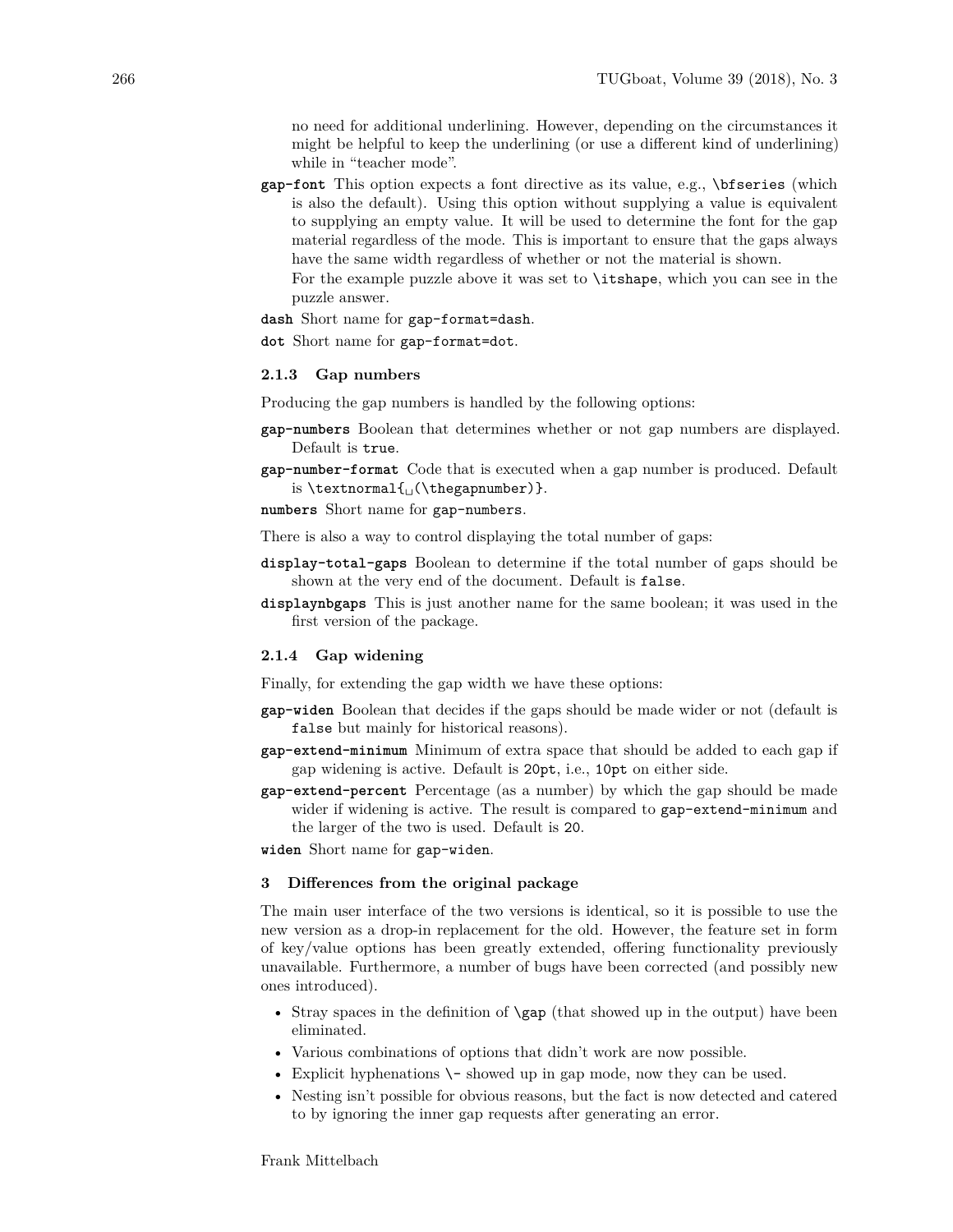- Option names have been normalized (though the original names are still available).
- The option phantomtext is no longer necessary, though still supported (with a warning) as a no-op.
- The names of the LATEX counters used have changed, so if you directly addressed them that would need changing.
- The font used in teacher mode (by default boldface) is now also used if gap mode is chosen, to ensure that the output in all modes produces identical line breaks; for the same reason, the ulem machinery is always used, even if not underlining (or dashing, etc.).
- The gaps can be extended by a percentage or by a minimum amount to ensure that there is enough space to fill in the text (given that hand-written text is typically wider than typeset material); the values are adjustable.
- \gap now has an optional argument through which you can explicitly request the type of underlining you want to use.
- \gap also supports a star form which toggles the setting of gap numbers.
- The use of **\label** within the **\gap** command argument allows for later reference to that gap by its number (provided a gap number is typeset).
- The implementation is done with expl3, the programming language for L<sup>AT</sup>EX3. Although invisible to the user, in some sense that was the main purpose of the exercise: to see how easy it is to convert a package and use the extended features of expl3.

## <span id="page-4-0"></span>**4 Solution to the puzzle**

Here we repeat the puzzle from above with **\TeacherModeOn**.

The initial 'E.' in Donald E. Knuth's name stands for *Ervin* <sup>(5)</sup>. The well-known answer to the Ultimate Question *of Life, the Universe, and Everything* is 42 according to *Douglas Adams* <sup>(6)</sup>. The first edition of *The LATEX Companion* <sup>(7)</sup> celebrates its silver anniversary in 2019. Historically speaking, expl3 stands for *EXperimental Programming Language 3* (8) even though it is a production language these days.

This was produced using the following changes to the defaults:

```
\dashundergapssetup{
  ,gap-number-format = \,\textsuperscript{\normalfont
                                          (\thegapnumber)}
  , gap-font = \itshape
  ,teacher-gap-format = underline
  ,gap-widen
}
```
As you can see we use \itshape for the font (to be able to show the bold face in one of the answers) and also force underlining in teacher mode to better show the gap widening. The gap number is raised and we separate it a tiny bit from the gap material. We also use \normalfont in the formatting to ensure that the gap number is set upright and not in italic shape.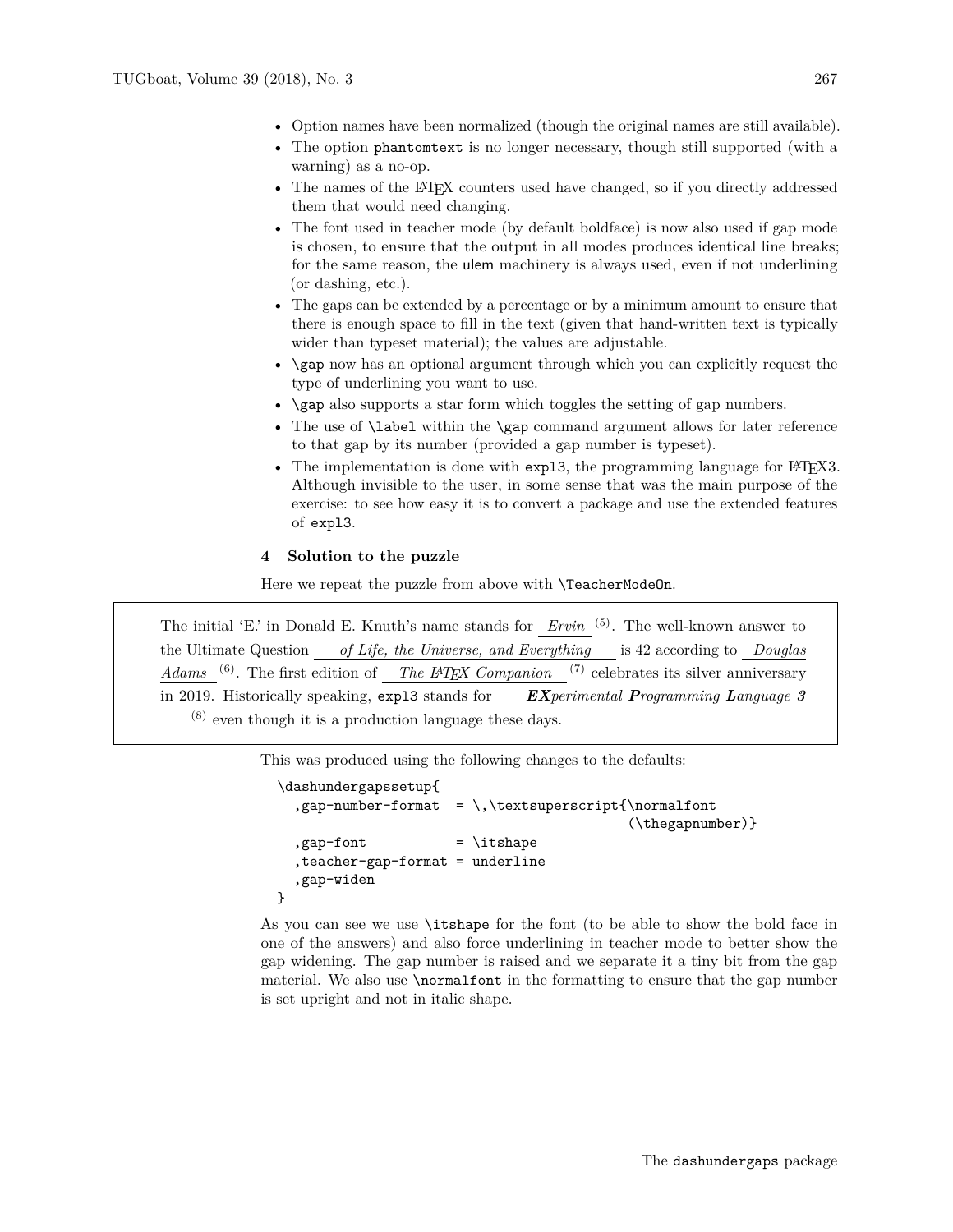## <span id="page-5-0"></span>**5 The implementation**

# <span id="page-5-1"></span>**5.1 Loading and fixing/changing ulem**

The first thing to do is to load ulem without changing  $\epsilon$  or  $\epsilon$ .

 $1 \langle$ \*package $\rangle$ 

```
2 \RequirePackage[normalem]{ulem}
```
The code in this section follows  $\mathbb{F} \mathbb{F} \times \mathbb{F}^2$  conventions, i.e., models the commands as they look in the ulem package.

- [\dotuline](#page-1-2) The dots produced by \dotuline depend on the current font, which is a somewhat questionable design — if you underline a text part with a single bold word somewhere inside it will change the shape of the dot line. So we always use the \normalfont dot (this is not done in the original definition).
	- <sup>3</sup> \def\dotuline{\bgroup \UL@setULdepth <sup>5</sup> \markoverwith{\begingroup \advance\ULdepth0.08ex <sup>7</sup> \lower\ULdepth\hbox{\normalfont \kern.1em .\kern.04em}% \endgroup}% <sup>9</sup> \ULon} <sup>10</sup> \MakeRobust\dotuline

```
(End definition for \dotuline. This function is documented on page 264.)
```
[\uwave](#page-1-2) The original \uwave used a hard-wired value of 3.5pt for the lowering. We change that to be based on the current value of \ULdepth so that the user (or this package here) can change the placement.

```
11 \def\uwave{\bgroup
```
- 12 **\UL@setULdepth**
- 13 \advance\ULdepth 0.6\p@
- 14 \markoverwith{\lower\ULdepth\hbox{\sixly \char58}}\ULon}
- <sup>15</sup> \MakeRobust\uwave

(*End definition for* \uwave*. This function is documented on page [264.](#page-1-2)*)

\fmdug@ublank \fmdug@ublank underlines with blanks. Normally not especially useful (which is why we make it internal), but if we want to have ulem acting, but without actually visibly underlining, this is the command to use.

16 \def\fmdug@ublank{\bgroup\let\UL@leadtype\@empty\ULon}

(*End definition for* \fmdug@ublank*.*)

\UL@putbox

\UL@dischyp We need to do a little patching to ensure that nothing is output by the ulem commands if we don't want it to. So the next two commands are from ulem with \box replaced by \fmdug@box so that we can change the behavior.

- <sup>17</sup> \def\UL@dischyp{\global\setbox\UL@hyphenbox\hbox
- 18 {\ifnum \hyphenchar\font<\z@ \string-\else \char\hyphenchar\font \fi}%
- 19 \kern\wd\UL@hyphenbox \LA@penalty\@M
- 20 \UL@stop \kern-\wd\UL@hyphenbox
- <sup>21</sup> \discretionary{\fmdug@box\UL@hyphenbox}{}{}\UL@start}

<sup>22</sup> \def\UL@putbox{\ifx\UL@start\@empty \else % not inner

- <sup>23</sup> \vrule\@width\z@ \LA@penalty\@M
- <sup>24</sup> {\UL@skip\wd\UL@box \UL@leaders \kern-\UL@skip}%
- 25 \fmdug@box\UL@box \fi}

(*End definition for* \UL@dischyp *and* \UL@putbox*.*)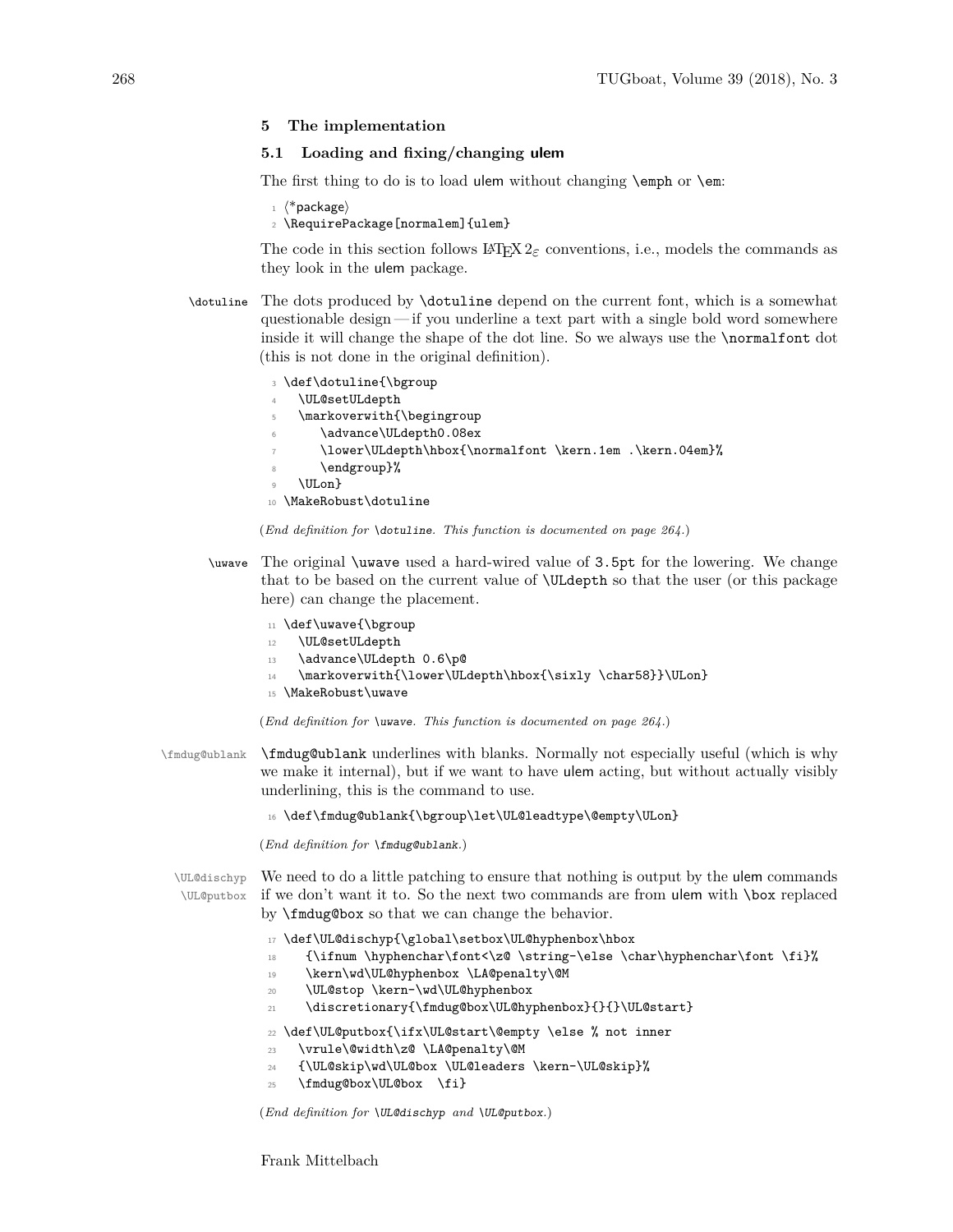\fmdug@box By default we output the box in the commands above, but when we don't want to output anything visible we change the definition to generate a box with empty content but the right size.

<sup>26</sup> \let\fmdug@box\box

(*End definition for* \fmdug@box*.*)

## <span id="page-6-0"></span>**5.2 The main implementation part**

The rest of the package is written in expl3. We use fmdug as our internal prefix.

 $27$  (@@=fmdug)

We need the package xparse for specifying the document-level interface commands and l3keys2e to use the expl3 key value methods within  $\mathbb{F}(\mathbb{F}X)$  are paralleless paralleless paralleless paralleless paralleless paralleless paralleless paralleless paralleless paralleless paralleless paralleless p automatically require expl3 so there is no need to load that explicitly.

<sup>28</sup> \RequirePackage{xparse,l3keys2e}

Here we introduce the package and specify its version number:

|    | 29 \ProvidesExplPackage{dashundergaps} |
|----|----------------------------------------|
| 30 | ${12018/11/09}$                        |
| 31 | $\{v2.0d\}$                            |
| 32 | {Dashing and underlining phantom text} |

#### <span id="page-6-1"></span>**5.2.1 User interface commands**

[\gap](#page-1-3) The \gap command parses for a star, optional and mandatory argument and then calls \\_\_fmdug\_gap:nnn to do the work.

<sup>33</sup> \DeclareDocumentCommand \gap { som } { \\_\_fmdug\_gap:nnn {#1}{#2}{#3} }

(*End definition for* \gap*. This function is documented on page [264.](#page-1-3)*)

[\dashundergapssetup](#page-2-3) Change options anywhere.

 $\text{Tr}_\text{Achar}$ 

```
34 \NewDocumentCommand \dashundergapssetup { m }
```

```
35 { \keys_set:nn {fmdug} {#1} \ignorespaces }
```
(*End definition for* \dashundergapssetup*. This function is documented on page [265.](#page-2-3)*)

[\TeacherModeOn](#page-2-4) We provide shortcuts for turning teacher mode on or off.

| {\bool_set_true:N\l__fmdug_teacher_bool } |
|-------------------------------------------|
|                                           |
|                                           |
|                                           |

(*End definition for* \TeacherModeOn *and* \TeacherModeOff*. These functions are documented on page [265.](#page-2-4)*)

#### <span id="page-6-2"></span>**5.2.2 Counters**

\c@gapnumber We have one user-level counter which is referenceable and holds the gap number of the current gap. It can be reset to 0 to restart counting.

<sup>40</sup> \newcounter{gapnumber}

(*End definition for* \c@gapnumber*.*)

\c@totalgapnumber We also keep track of all gaps ever made using another user-level counter. Since this one is supposed to keep track of the total number of gaps, it makes little sense to modify it at the document level. However, there may be use cases even for that and more importantly, by making it a user-level counter it is possible to refer to the total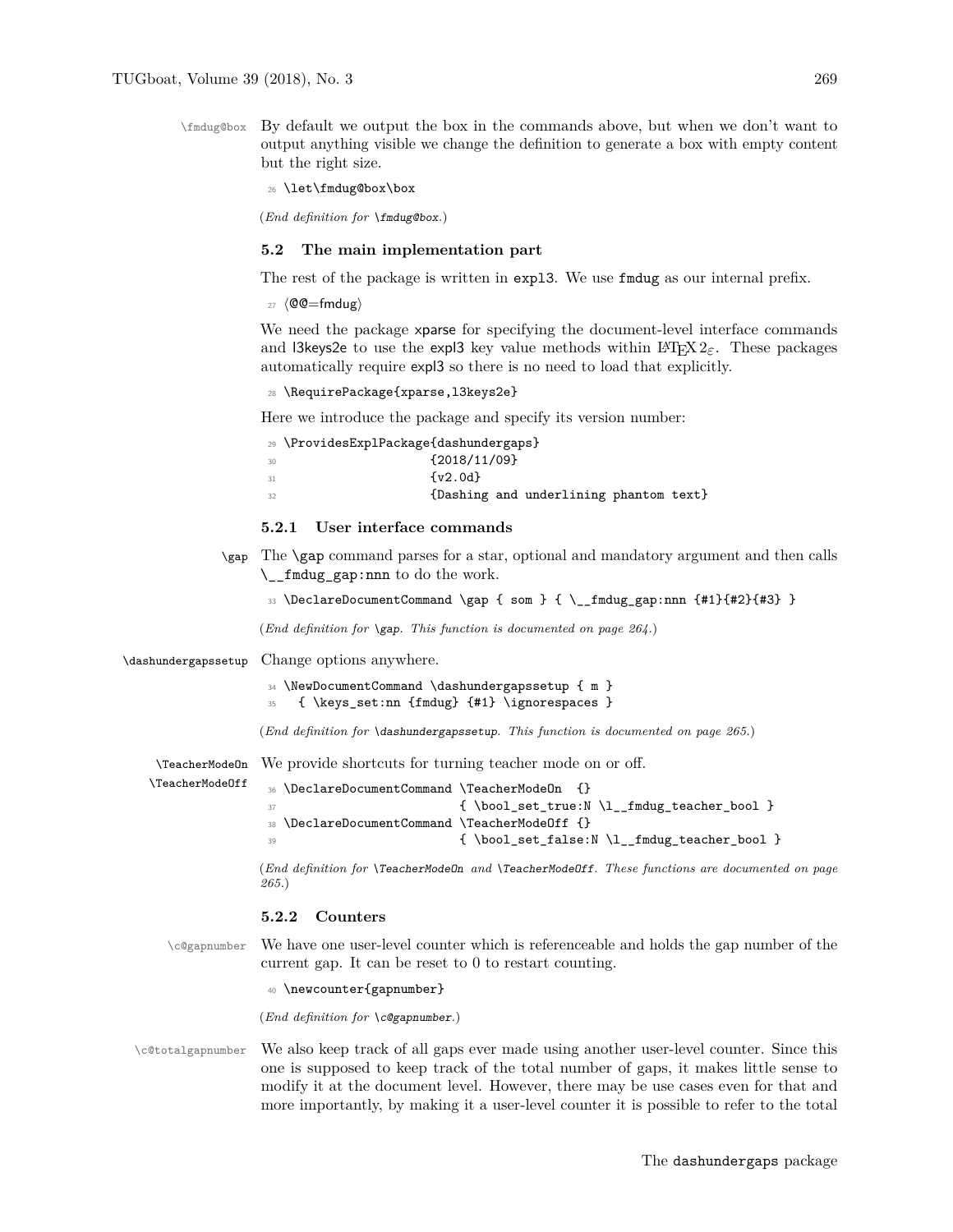|                                                            | number of gaps easily, e.g., via \thetotalgapnumber.                                                                                                                                                      |
|------------------------------------------------------------|-----------------------------------------------------------------------------------------------------------------------------------------------------------------------------------------------------------|
|                                                            | 41 \newcounter{totalgapnumber}                                                                                                                                                                            |
|                                                            | $(End\ definition\ for\ \cot (Cototal{gapnumber.})$                                                                                                                                                       |
|                                                            | \l__fmdug_extend_dim A help register to calculate the gap width later on.                                                                                                                                 |
|                                                            | 42 \dim_new:N \l__fmdug_extend_dim                                                                                                                                                                        |
|                                                            | ( <i>End definition for</i> $\lceil \cdot \rfloor$ <i>fmdug</i> extend dim.)                                                                                                                              |
| \l__fmdug_extra_left_gap_tl                                | Two scratch token lists to enlarge the gap on the left or right side.                                                                                                                                     |
| \l__fmdug_extra_right_gap_tl                               | 43 \tl_new:N \l__fmdug_extra_left_gap_tl<br>44 \tl_new:N \l__fmdug_extra_right_gap_tl                                                                                                                     |
|                                                            | (End definition for $l_{\text{r}}$ finding extra left gap tl and $l_{\text{r}}$ finding extra right gap tl.)                                                                                              |
| \l__fmdug_gap_format_tl<br>\l__fmdug_teacher_gap_format_tl | The gap formatting is normally handled by a <b>ulem</b> command; which one depends on<br>the options used. To record the choice we store it in a token list (one for normal and<br>one for teacher mode). |
|                                                            | 45 \tl_new:N \l__fmdug_gap_format_tl<br>46 \tl_new:N \l__fmdug_teacher_gap_format_tl                                                                                                                      |
|                                                            | (End definition for $l_{\text{1}}$ finding gap format tl and $l_{\text{2}}$ finding teacher gap format tl.)                                                                                               |
|                                                            | 5.2.3<br><b>Messages</b>                                                                                                                                                                                  |
|                                                            |                                                                                                                                                                                                           |

```
47 \msg_new:nnn {dashundergaps} {deprecated}
48 { The~ #1~ '#2'~ you~ used~ \msg_line_context: \ is~ deprecated~ and~
49 there~ is~ no~ replacement.~ Since~ I~ will~ not~ guarantee~ that~
50 #1~ '#2'~ will~ be~ kept~ forever~ I~ strongly~ encourage~ you~
51 to~ remove~ it~ from~ your~ document. }
52 \msg_new:nnnn {dashundergaps} {nested}
53 { The~ \gap command~ can't~ be~ nested! }
54 { Nesting~ doesn't~ make~ much~ sense~ as~ the~ inner~ one~
55 wouldn't~ be~ visible.~ ~ To~ allow~ further~ processing~ it~ is~
56 handled~ as~ if~ it~ hasn't~ been~ asked~ for. }
57 \msg_new:nnnn {dashundergaps} {gap-format-value}
58 { Unknown~ value~ for~ key~ '#1 gap-format'! }
59 { Supported~ values~ are~ 'underline',~ 'double-underline',\\
60 'dash',~ 'dot',~ 'wave'~ or~ 'blank'. }
```
# <span id="page-7-1"></span>**5.2.4 Option handling**

Here we define all the possible option keys for use either as package options or inside \dashundergapssetup. These are all straightforward assignments to variables. These internal variables are declared by the key declarations if unknown, so they are not separately declared beforehand.

```
61 \keys_define:nn {fmdug}
62 \qquad \qquad63 % ====================================
\begin{array}{rcl} 64 & , \mathtt{teacher-mode} & . \mathtt{bool\_set} : \mathbb{N} = \backslash \mathbb{1}\_ \mathtt{fmdug\_teacher\_bool} \end{array}65 ,teacher-mode .default:n = true
66 ,teacher-mode .initial:n = false
67 % ------------------
68 ,gap-mode .bool_set_inverse:N = \l__fmdug_teacher_bool
69 % ====================================
70 ,gap-format
71 .choice:
```
Frank Mittelbach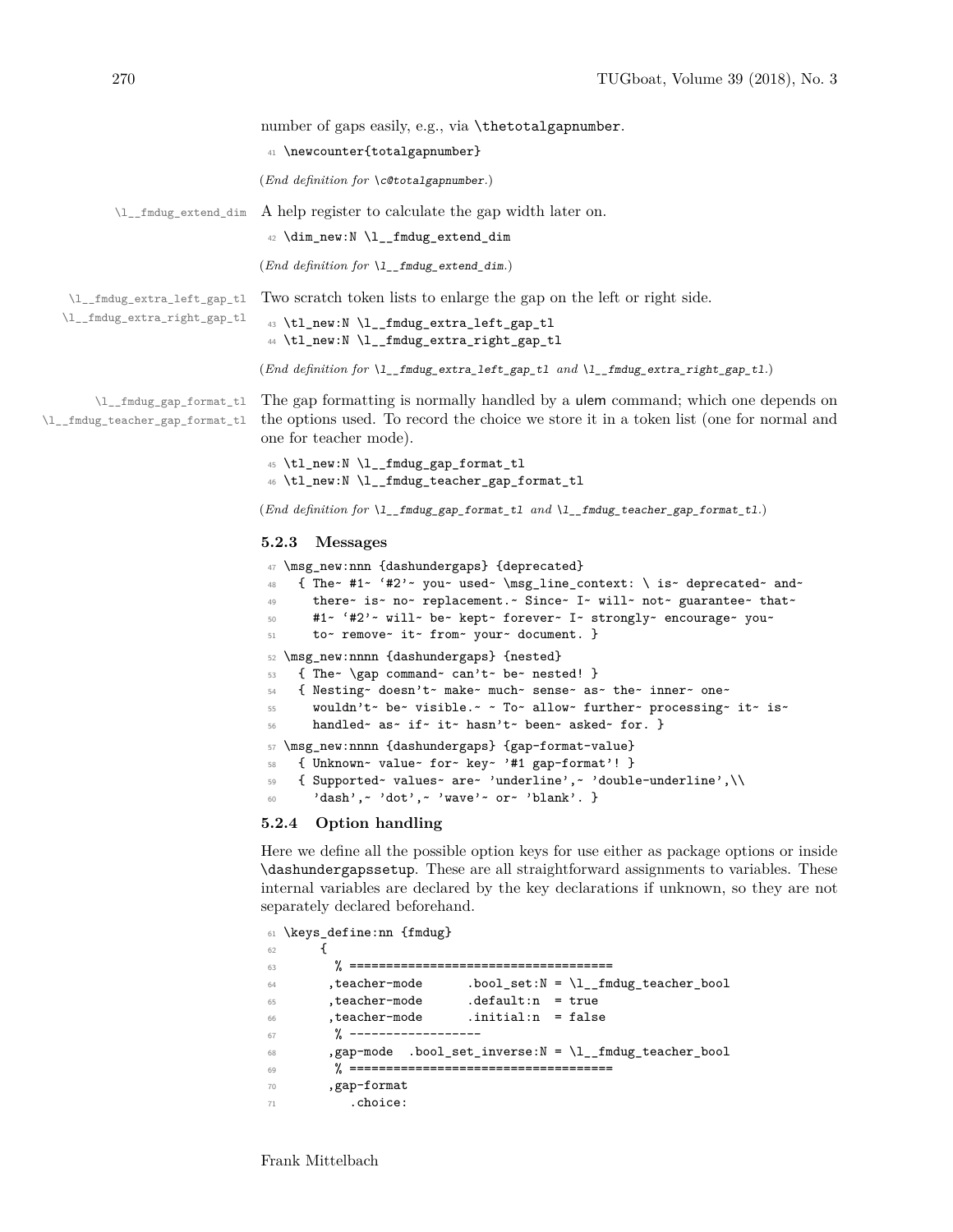In the case of dashes and even more so in the case of dots, it looks fairly ugly if they are below the baseline as if there were text above. We therefore raise them up a bit if the option gap-format-adjust is given (which is the default).

In the case of dots we undo exactly the amount by which they are lowered in ulem so that they end up precisely at the baseline, in case they are followed by a real dot. In other cases we stay a bit below the baseline.

The same is done below when the optional argument is evaluated. But we don't do this in teacher mode since there we *will* have text above and we don't want to bump into that.

```
72 ,gap-format / underline
73 .code:n = \tl_set:Nn \l__fmdug_gap_format_tl
\{\ \}_{\text{andug\_gap\_format\_adjust:}14.4pt} \75 ,gap-format / double-underline
76 .code:n = \tl_set:Nn \l__fmdug_gap_format_tl
\{ \ \_{\_fmdug\_gap\_format\_adjust:n{2pt} \ \} \ \}78 ,gap-format / dash
79 .code:n = \tl_set:Nn \l__fmdug_gap_format_tl
80 { \__fmdug_gap_format_adjust:n{0pt} \dashuline }
81 , gap-format / dot
{\scriptstyle \texttt{82}} \quad \texttt{.code:n = \tl{}_set:\mathtt{M \l}_fmdug\_gap_format\_tl}83 \{\ \_{fmdug\_gap\_format\_adjust:n\{-.08ex\ } \dot\}84 ,gap-format / wave
85 .code:n = \tl_set:Nn \l__fmdug_gap_format_tl
86 { \__fmdug_gap_format_adjust:n{1pt} \uwave }
87 , gap-format / blank
88 .code:n = \tl_set:Nn \l__fmdug_gap_format_tl { \fmdug@ublank }
89 ,gap-format / unknown
90 .code:n = \msg_error:nnn{dashundergaps}{gap-format-value}{}
91 , gap-format
92 .initial:n = underline
93 % ====================================
```
This controls the raising of the gap underline by some amount. We implement it as a .choice even though it looks like a boolean.

```
94 , gap-format-adjust
95 .choice:
96 ,gap-format-adjust / true
97 .code:n = \cs set:Npn \ fmdug gap format adjust:n ##1
98 \{ \setminus \mathsf{Setlength}\backslash\mathsf{ULdepth} \ \{ \#1 \} \ \}99 ,gap-format-adjust / false
100 .code:n = \cs_set_eq:NN \__fmdug_gap_format_adjust:n \use_none:n
101 , gap-format-adjust
102 . default:n = true
103 , gap-format-adjust
104 .initial:n = true
105 , adjust .meta:n = \{ gap-format-adjust \}106 % ====================================
107 , teacher-gap-format
108 .choice:
109 ,teacher-gap-format / underline
110 .code:n = \tl_set:Nn \l__fmdug_teacher_gap_format_tl { \uline }
111 ,teacher-gap-format / double-underline
112 .code:n = \tl_set:Nn \l__fmdug_teacher_gap_format_tl { \uuline }
113 ,teacher-gap-format / dash
114 .code:n = \tl_set:Nn \l__fmdug_teacher_gap_format_tl { \dashuline }
115 , teacher-gap-format / dot
116 .code:n = \tl_set:Nn \l__fmdug_teacher_gap_format_tl { \dotuline }
```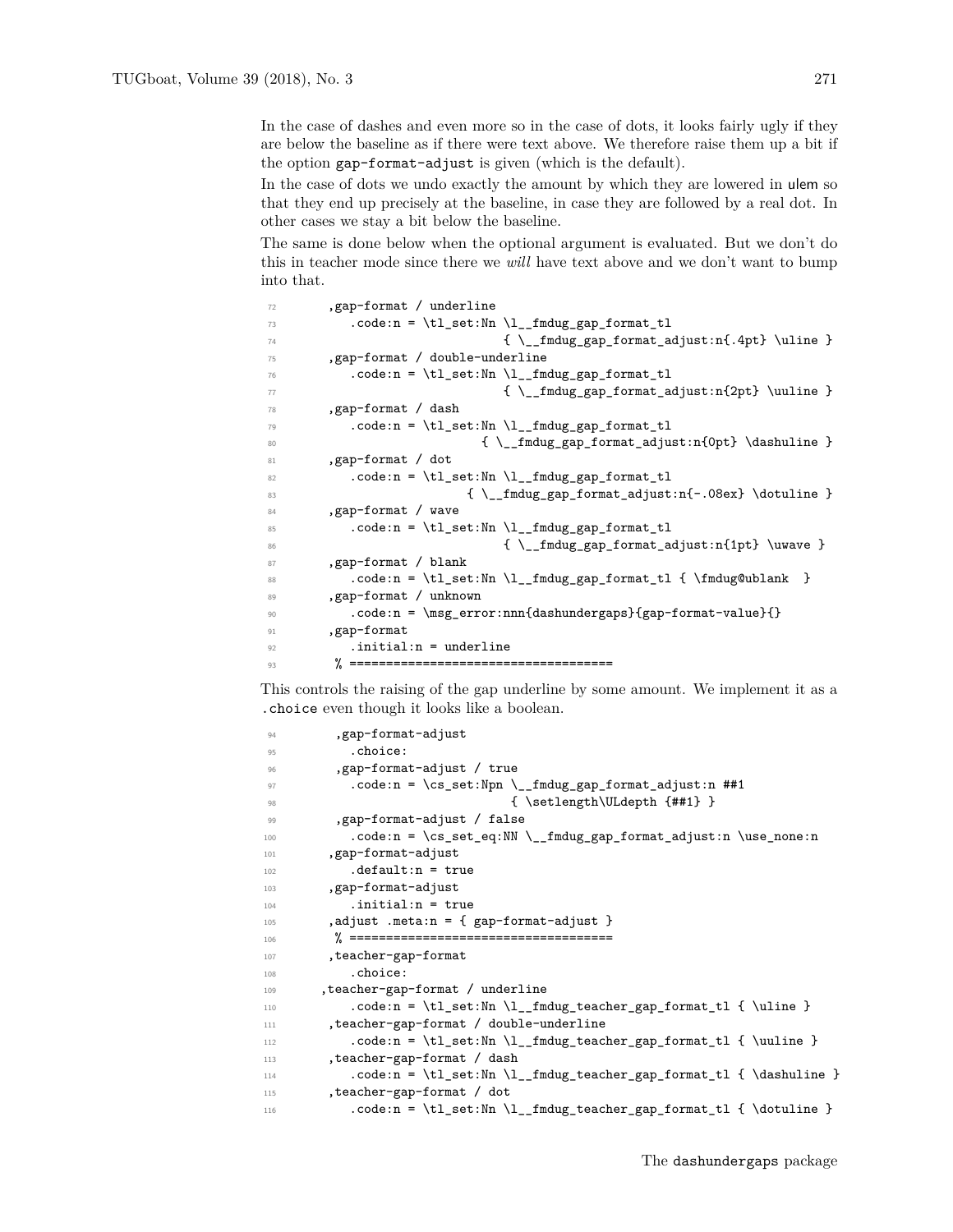```
117 , teacher-gap-format / wave
118 \hspace{20pt} \texttt{code:n = \tl{}_set:Nn \l{}___fmdug\_teacher_gap_format_tl { \uwave } }119 , teacher-gap-format / blank
120 .code:n = \tl_set:Nn \l__fmdug_teacher_gap_format_tl { \fmdug@ublank }
121 ,teacher-gap-format / unknown
122 .code:n = \msg_error:nnn{dashundergaps}{gap-format-value}{teacher-}
123 , teacher-gap-format
124 .initial:n = blank
125 % ====================================
126, gap-widen .bool_set:N = \l__fmdug_gap_widen_bool
127 , gap-widen .default:n = true
128 ,gap-widen .initial:n = false
129 % ------------------
130 , widen .meta:n = { gap-widen }
131 % ------------------
132 ,gap-extend-minimum .dim_set:N = \l__fmdug_gap_min_dim
133 ,gap-extend-minimum .initial:n = 20pt
134 % ------------------
135 ,gap-extend-percent .tl_set:N = \l__fmdug_gap_percent_tl
136 ,gap-extend-percent .initial:n = 20
137 % ====================================
138 , gap-numbers .bool_set:N = \lceil \frac{1}{1} \rceil findug_number_bool
139 , gap-numbers .default:n = true
140 ,gap-numbers .initial:n = true
141 % ------------------
142 , numbers .meta:n = { gap-numbers }
143 % ------------------
144 ,gap-number-format .tl_set:N = \l__fmdug_gapnum_format_tl
145 ,gap-number-format .initial:n = \textnormal{\space (\thegapnumber)}
146 % ====================================
147 ,display-total-gaps .bool_gset:N = \g__fmdug_display_total_gaps_bool
148 ,display-total-gaps .default:n = true
149 ,display-total-gaps .initial:n = false
150 % ====================================
\verb|151| , gapfont \verb|1_set:N = \l1_fmdug_font_t1|152 ,gap-font .default:n =
153 ,gap-font .initial:n = \bfseries
And finally the original options, now as aliases:
154 % ====================================
155 , teachermode .meta:n = { teacher-mode }
156 , dash .meta:n = { gap-format = dash }
157 , dot .meta:n = { gap-format = dot }
158 ,displaynbgaps .meta:n = { display-total-gaps }
\frac{9}{6} ----------
160 ,phantomtext
```

```
161 .code:n = \msg_warning:nnnn{dashundergaps}{deprecated}
162 {option}{phantomtext}
163 % ====================================
```
 $\_{\_frak{m}}$  At last, here comes the action.  $\_{\_frak{m}}$  fmdug gap:nn expects two arguments: #1 indicates what kind of "underlining" is wanted (anything not recognized is ignored, in particular "–NoValue–" if \gap was used without an optional argument) and #2 is the material to produce a gap for.

<sup>165</sup> \cs\_new:Npn\\_\_fmdug\_gap:nnn #1#2#3 {

\group\_begin:

164 **}**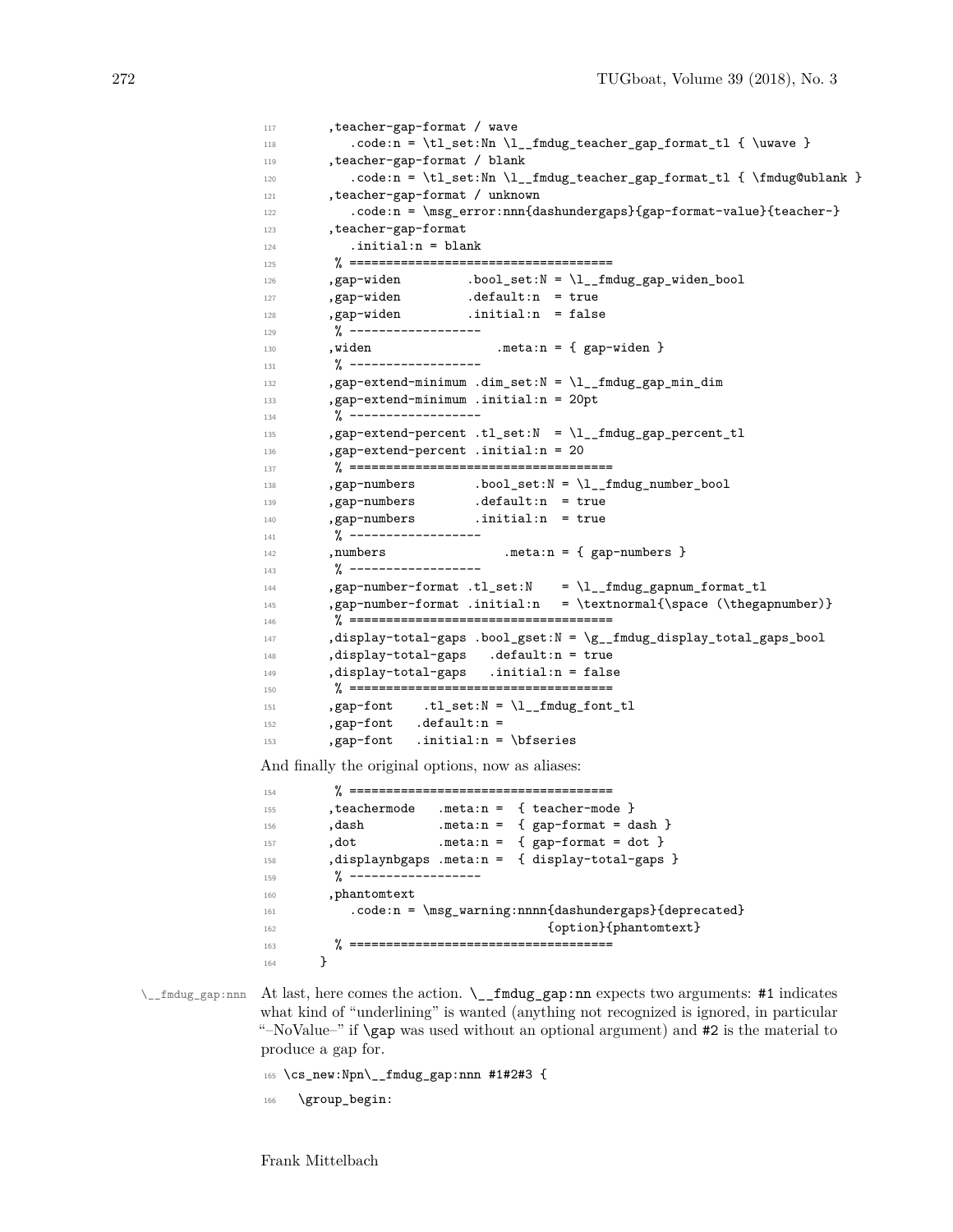Define the font used inside the gap. We need to do this up front since we want to measure the text (and that needs the correct font already).

```
167 \l__fmdug_font_tl
```
Nesting is not supported so inside the gap we redefine  $\_{_1}$  finding gap:nnn to raise an error and just return the third argument if it is encountered again.

```
168 \cs_set:Npn \__fmdug_gap:nnn ##1##2##3
169 {
170 \msg_error:nn{dashundergaps}{nested}
171 ##3
172 }
```
We always increment the counter for the total number of gaps, but increment the gapnumber only if we are displaying it. For the latter one we use \refstepcounter to make it referenceable.

```
173 \stepcounter{totalgapnumber}
\texttt{174} \qquad \texttt{\textbackslash} \texttt{bool\_xor:nnT} \ \{ \ \texttt{\#1 } \} \ \{ \ \texttt{\textbackslash} \texttt{l\_fmdug\_number\_bool} \ \}175 { \refstepcounter{gapnumber} }
```
Next we prepare for widening if that is being asked for: Measure the width of the text and then set  $\lceil$  fmdug extend dim to be the requested percentage divided by two of that width (since we add it later on both sides).

```
176 \bool_if:NTF \l__fmdug_gap_widen_bool
177 \qquad \qquad \qquad \qquad \qquad \qquad \qquad \qquad \qquad \qquad \qquad \qquad \qquad \qquad \qquad \qquad \qquad \qquad \qquad \qquad \qquad \qquad \qquad \qquad \qquad \qquad \qquad \qquad \qquad \qquad \qquad \qquad \qquad \qquad \qquad \qquad \178 \settowidth \l__fmdug_extend_dim {#3}
179 \dim_set:Nn \l__fmdug_extend_dim
180 \{ \lceil \text{Mod}_g \rceil \} \{ \lceil \text{Mod}_g \rceil \} \{ \lceil \text{Mod}_g \rceil \} \{ \lceil \text{Mod}_g \rceil \} \{ \lceil \text{Mod}_g \rceil \} \{ \lceil \text{Mod}_g \rceil \} \{ \lceil \text{Mod}_g \rceil \} \{ \lceil \text{Mod}_g \rceil \} \{ \lceil \text{Mod}_g \rceil \} \{ \lceil \text{Mod}_g \rceil \} \{ \lceil \text{Mod}_g \rceil \} \{ \lceil \text{
```
Then compare it to the minimum / 2 and choose whatever is larger.

```
181 \dim_compare:nNnT \l__fmdug_extend_dim < { .5\l__fmdug_gap_min_dim }
182 \{ \dim_s \setminus \lceil \frac{1}{m} \rceil \text{ mod } m \}
```
Now we prepare what needs to go to the left and the right of the gap.

```
183 \tl_set:Nn \l__fmdug_extra_left_gap_tl
184 { \hbox_to_wd:nn\l__fmdug_extend_dim{} \allowbreak }
185 \tl_set:Nn \l__fmdug_extra_right_gap_tl
186 { \allowbreak \hbox_to_wd:nn\l__fmdug_extend_dim{} }
187 }
```
And if no widening is asked for we clear these two token lists so they don't do anything.

```
188 {
189 \tl_clear:N \l__fmdug_extra_left_gap_tl
190 \tl_clear:N \l__fmdug_extra_right_gap_tl
191 }
```
Next comes deciding the gap format. If in teacher mode it will be whatever is in  $\lceil \cdot \rceil$ fmdug\_teacher\_gap\_tl. Otherwise, either it is based on the content of the optional argument or, if that is not given or unknown, it will be  $\lceil \cdot \rceil$  findug gap format tl.

```
192 \bool_if:NTF \l_fmdug_teacher_bool
193 { \lceil \cdot \rceil \l__fmdug_teacher_gap_format_tl }
194 {
```
But before we execute any of the ulem commands we make sure that they do not output text.

| 195 | \cs_set:Npn \fmdug@box ##1 {\hbox_to_wd:nn{\box_wd:N ##1}{}}      |
|-----|-------------------------------------------------------------------|
| 196 | \str case:nnF {#2}                                                |
| 197 |                                                                   |
| 198 | $\{u\}$ { $\_{f}$ mdug_gap_format_adjust:n{.4pt}<br><b>\uline</b> |